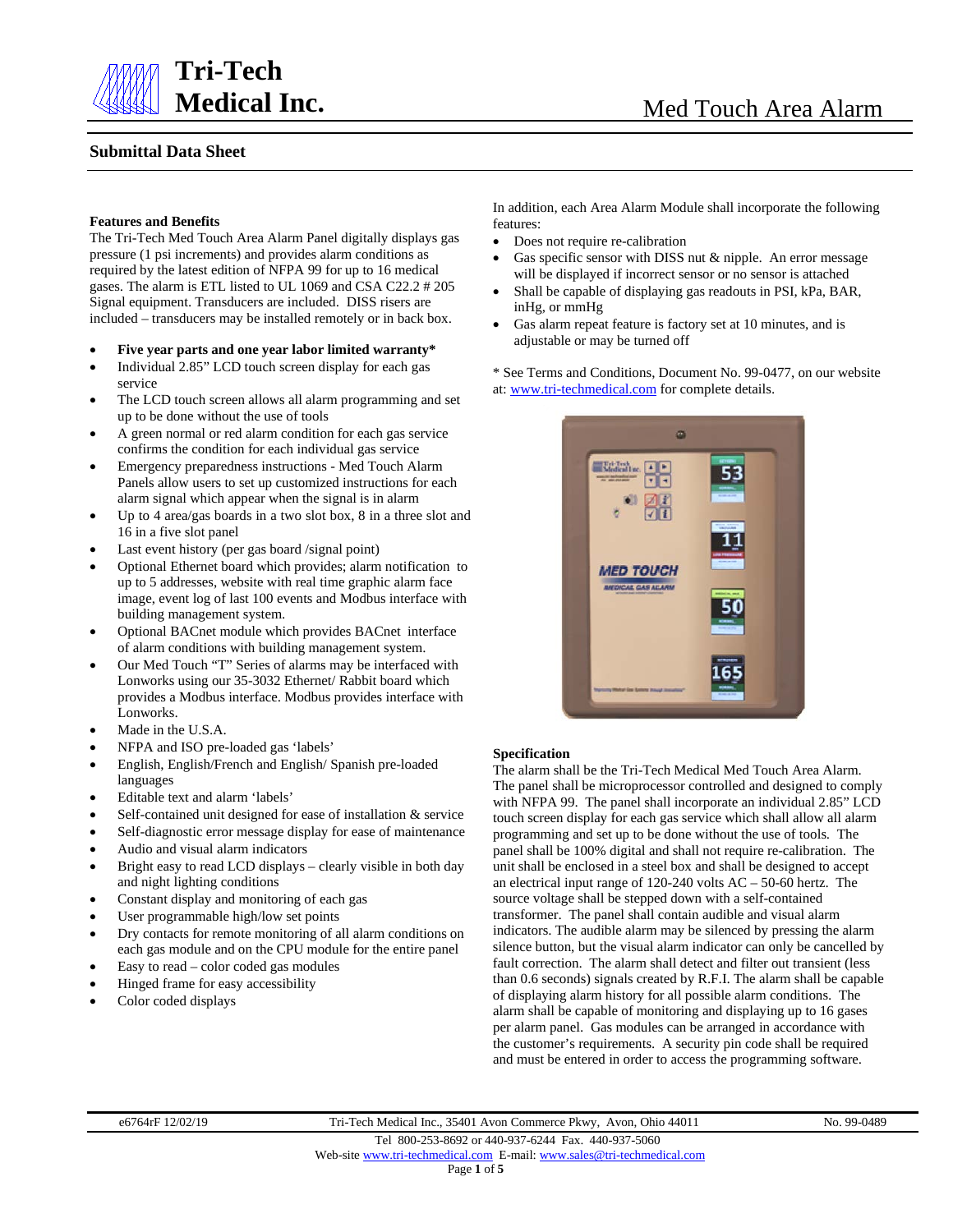

The following options shall be able to be added to the panel at the time of order or after installation;

- Optional Text / e mail notification of alarm events sent to up to 5 addresses
- Optional Ethernet module. This module may be added to any alarm panel. It will provide the following features:
	- Webserver allows a remote user access to the alarm's webpage viewing a graphic image of the alarm with all signal conditions, pressure & event / history log information
	- Text notification of alarm conditions (up to 5 addresses)
	- Event / history  $log -$  maintains a rolling list of the 100 most recent alarm condition events and a file of the 1,000 most recent alarm events and is downloadable through embedded web page
- Modbus interface
- Event log is viewable and downloadable through embedded web page, including the most recent 1,000 events.
- Optional Ethernet connectivity with embedded web page
- Interface with building automation system via Ethernet



# **VACUUM NORMAL ROOMS 232 THRU 246 MATERNITY**





### **Gas / Area Display**

Shown in alarm condition displaying rooms/area monitored. Display blinks on and off when in alarm condition drawing attention and alternates displaying rooms/area monitored with user programmed emergency instructions.

Shown in alarm condition displaying emergency instructions. Display blinks on and off when in alarm condition drawing attention and alternates displaying rooms/area monitored with user programmed emergency instructions.

Shown in normal condition. Code specific gas colors, and gas name are displayed at the top in facilities language. Gas pressure and units of measure are displayed in the middle of the screen. Normal or Alarm condition is displayed in the bottom center. Rooms/area monitored alternates with user programmed emergency instructions at the bottom.

Easy to use icon menu provides quick access to programming options.

Security is built in to each circuit board. The correct four digit pin code must be entered in order to access the programming software.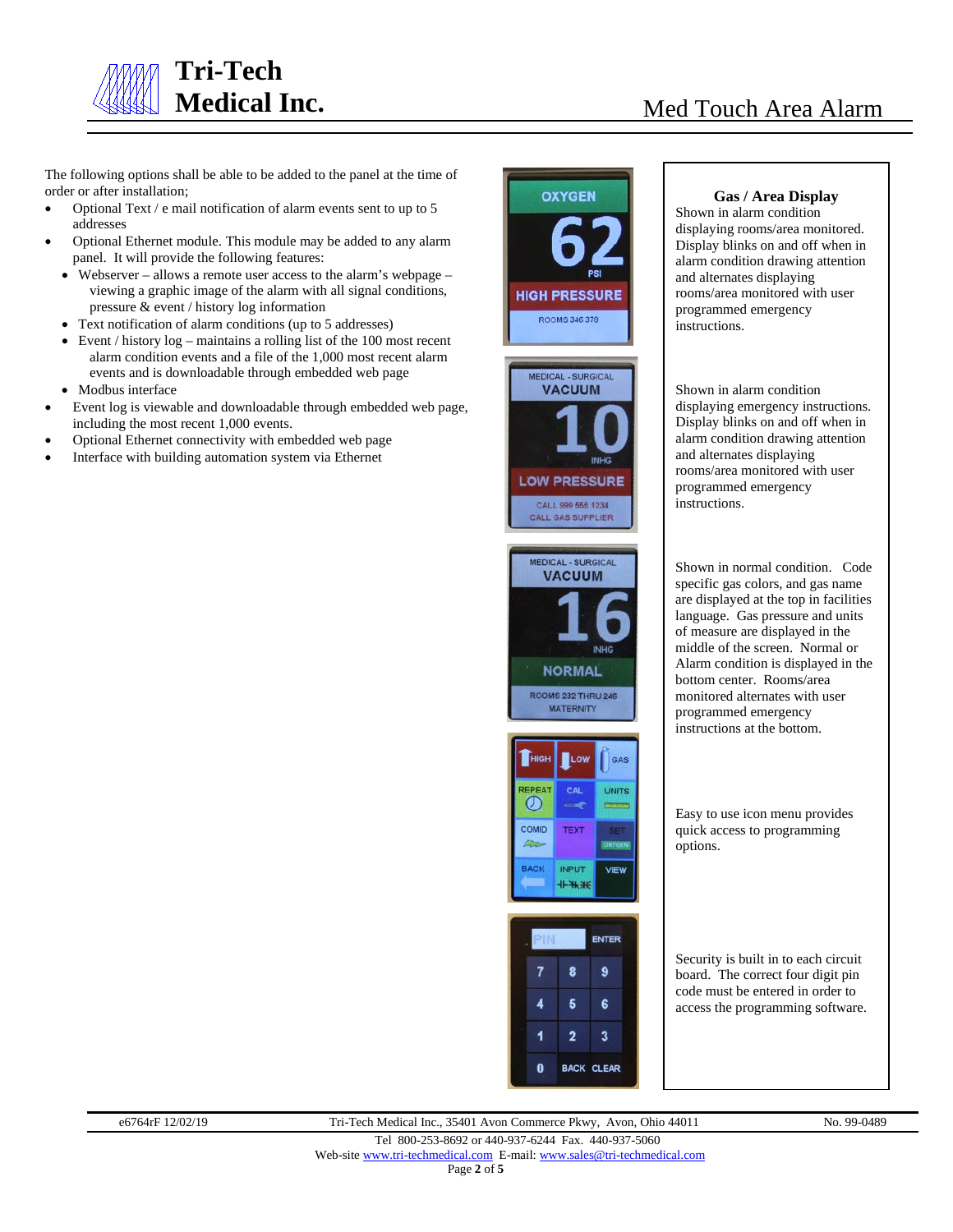# *How to Order:* Easy to use modular ordering system.

**Tri-Tech**

*Fill in the blanks to specify the Med Touch Area Alarm that meets your needs.*

## *Model Numbering:*



Page **3** of **5**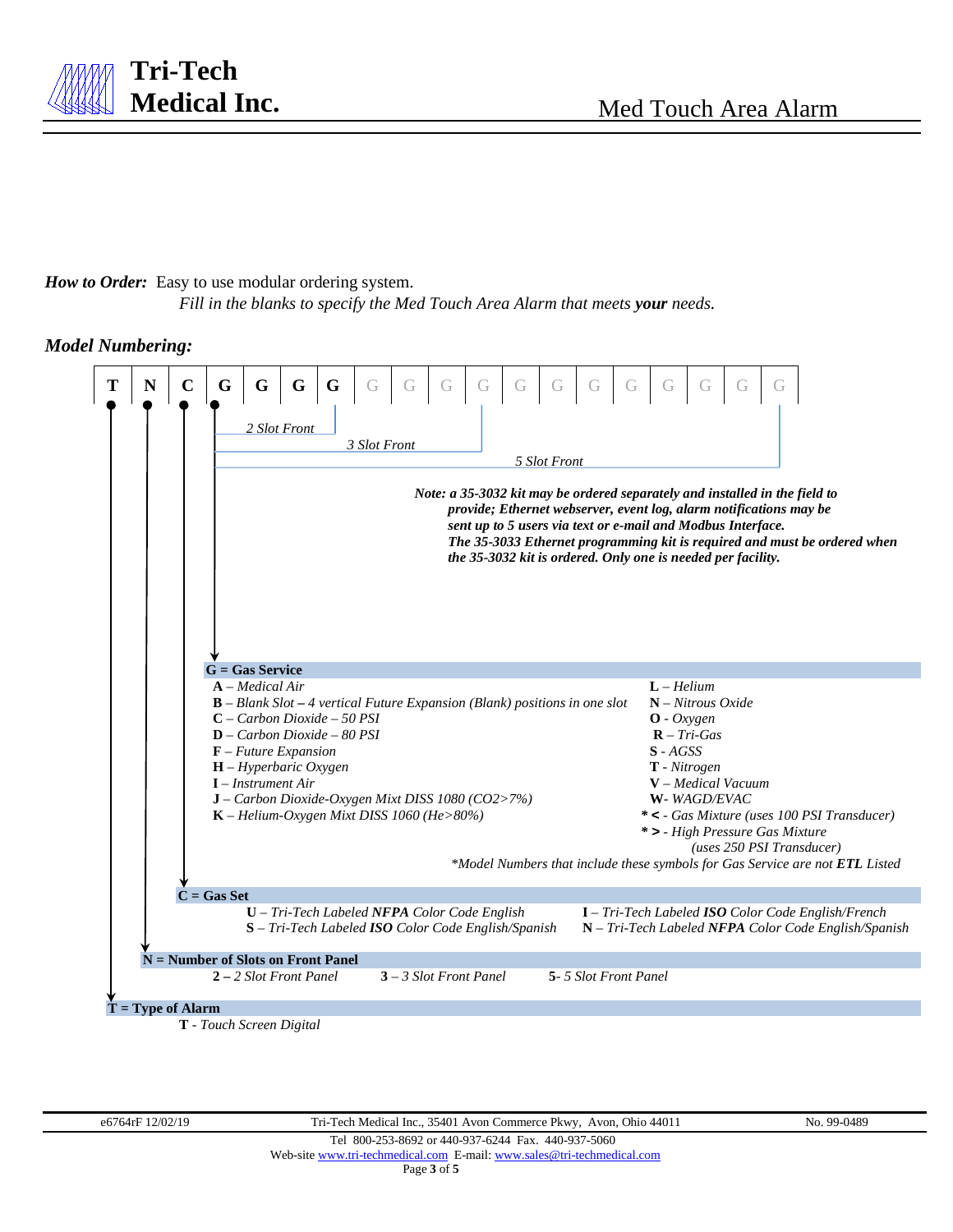

### *Part No. Examples*





**T5UOVANHIFFBB2** = 5 Slot Area Alarm Tri-Tech labeled, set for NFPA Color Code English. Gas set Oxygen, Medical Vacuum, Medical Air and Nitrous Oxide in 2nd slot, Hyperbaric Oxygen, Instrument Air and two Future Expansion (Blank) positions in 3rd slot (Slots 4 and 5 are Blank). Ethernet Web Server and Modbus Interface. Communication Option.